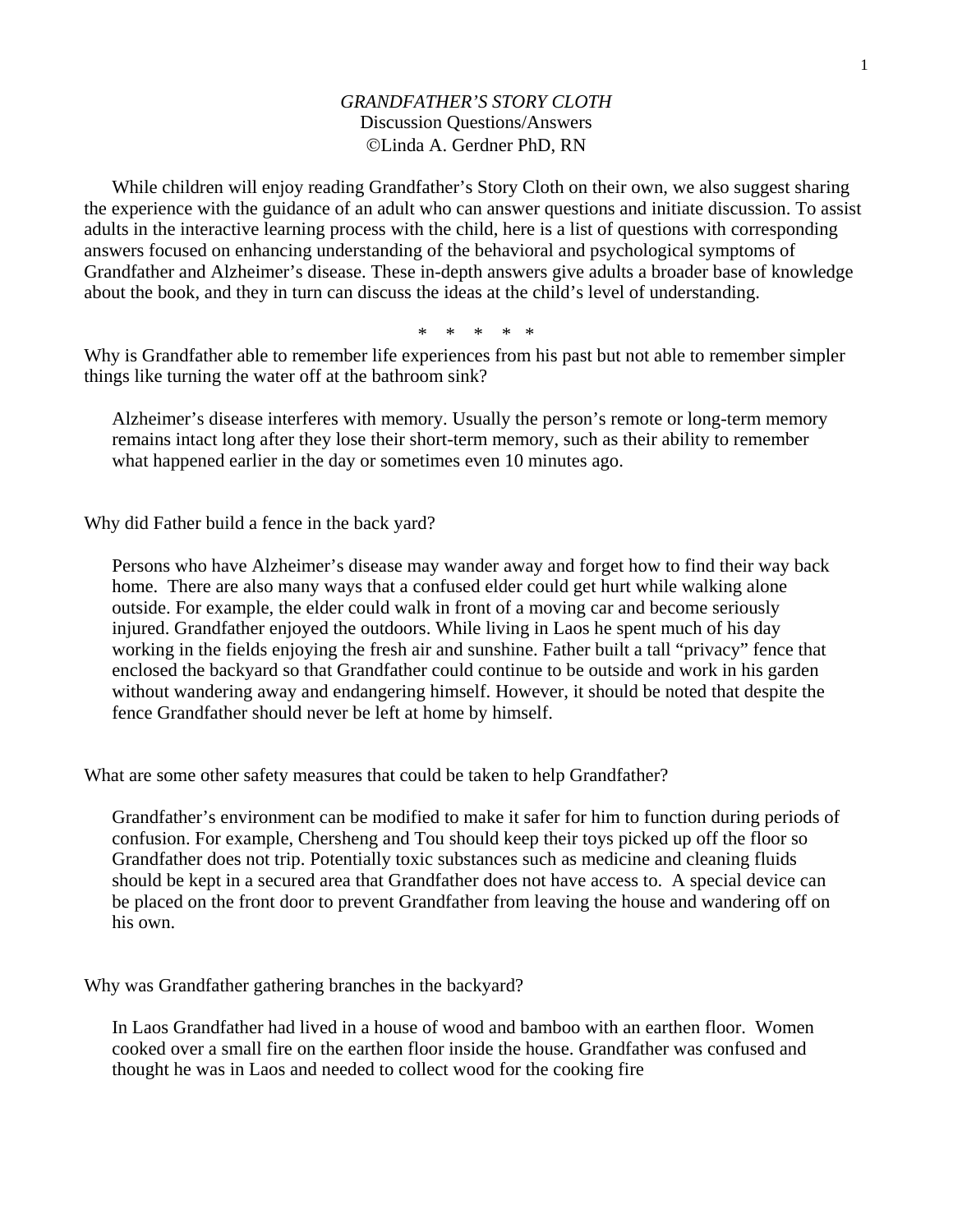What is the best approach to take when Grandfather forgets to turn the water off?

Forgetting to turn the water off did not jeopardize Grandfather's safety or the safety of anyone in the family. It is likely that Grandfather will not remember that he left the water running. It is usually best to simply turn the water off without creating a scene and upsetting Grandfather or making him feel bad.

With experience what did Chersheng learn to do when Grandfather started talking about things that didn't make sense?

Persons with Alzheimer's disease often become confused. Minor confusion that does not pose a danger to the elder or others can sometimes be redirected by focusing the elder's attention to another topic that interests them.

Which of Grandfather's behaviors was most upsetting to Chersheng? How did Chersheng deal with these feelings?

Following a nightmare, Grandfather mistook Chersheng for his older brother (Fong) who died many years ago in Laos. Chersheng was deeply hurt when his Grandfather did not recognize him. Chersheng enjoyed drawing and had always found comfort in his art, so he ran to his room and drew a picture of himself and his grandfather. He drew them as their relationship had been before the onset of Alzheimer's disease and as he wanted their relationship to continue. It was also very important that he share his feelings with his mother so that she could help him.

Chersheng used the story cloth to elicit Grandfather's remote memory. How did this activity benefit both Chersheng and Grandfather?

Traditionally, storytelling has been an important part of the Hmong culture. Stories were passed from one generation to the next. The story cloth provided an opportunity for Grandfather to tell Chersheng about his life in Laos and the events leading to their family's arrival in America. This gave Chersheng the opportunity to learn things about Grandfather that sometimes seemed hidden or lost because of the disease. Chersheng also learned about Grandfather's courage during the war and the sacrifices that he had made for his family. This provided Chersheng with a deeper understanding and respect for Grandfather.

The story cloth also gave Chersheng something tangible to hold and look at during the times when Grandfather became confused and Chersheng felt that he had "lost" his grandfather.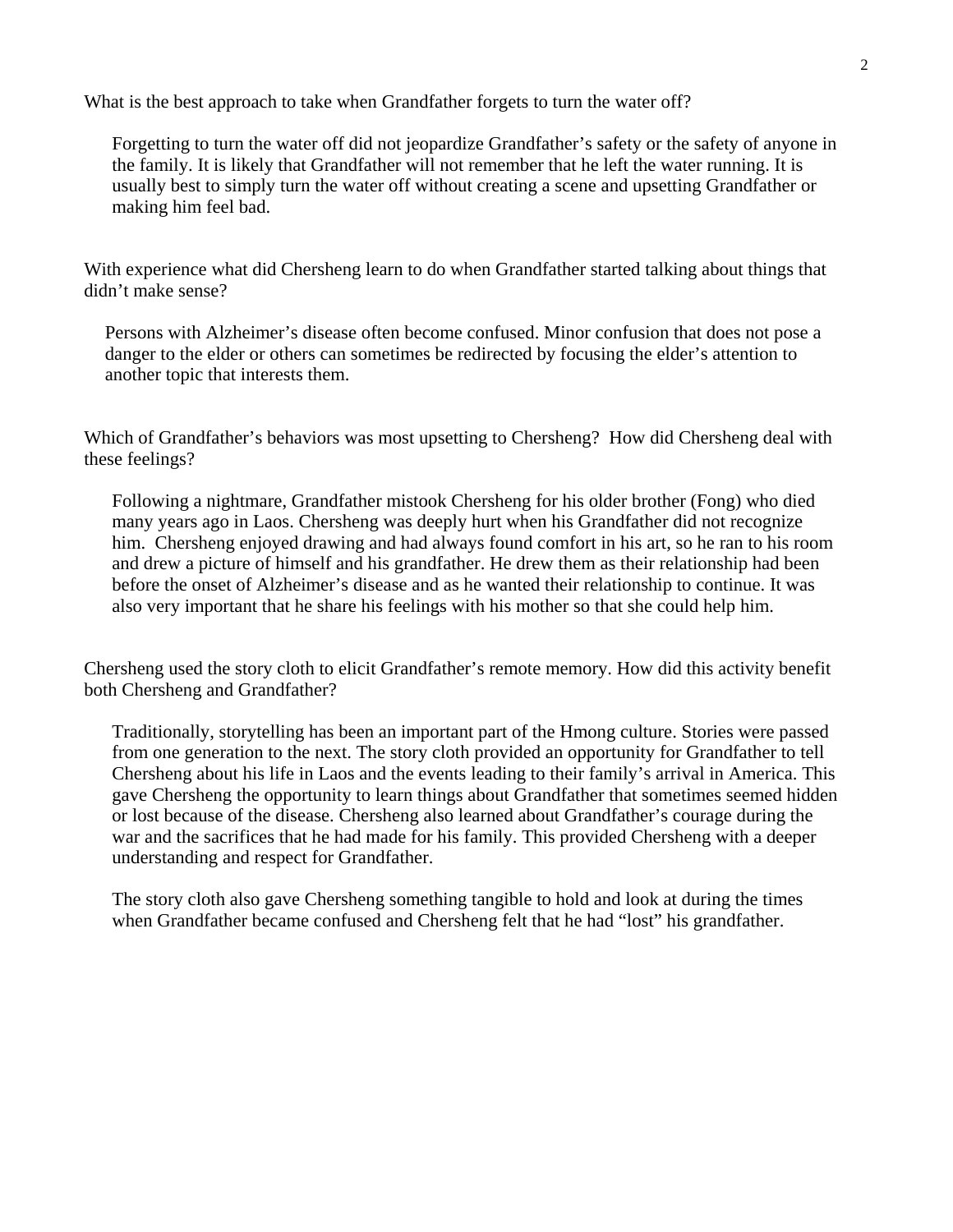How did Chersheng's response to Grandfather's behaviors differ from Tou's response? How did Chersheng try to help Tou?

Because Chersheng was older and remembered Grandfather before the onset of Alzheimer's disease, he was more respectful. Since he was older he also recognized that there were things that he could do to promote Grandfather's well-being.

- He interacted with Grandfather in a loving and respectful manner
- He tried to be patient with Grandfather
- He learned the importance of having Grandfather share his memories from Laos
- He was alert to factors that might jeopardize Grandfather's safety
- He asked for Grandfather's advice about the appropriate time to harvest vegetables.
- He was creative in using his art as a means of helping Grandfather's memory of family events since arriving in America

Chersheng was protective of Grandfather and became frustrated with Tou when Tou was disrespectful of Grandfather. Chersheng showed Tou Grandfather's story cloth in an effort to help him achieve a greater appreciation of Grandfather.

When Tou's blanket got wet, Chersheng told him to, "stop being a baby." Why did Chersheng say this?

Chersheng was protective of Grandfather and did not want Tou to upset Grandfather. Even though the blanket was "soaked" it would dry and Tou would have it back again. In contrast, Grandfather's memory was affected by Alzheimer's disease and would not be getting better.

Why did Mother prepare a special soup for Grandfather made of bitter melon?

Bitter melon is a vegetable that the Hmong grew in Laos and continue to grow in their gardens in America. Just like the name implies, it has a bitter taste. Young people do not generally like the flavor of this vegetable but elders do. Mother made the soup as a gesture of love and respect for Grandfather. Bitter melon is also believed to be highly nutritious and beneficial to the eyes, stomach, lungs, liver, and bladder.

Why was Grandfather digging in the garden?

In Laos, a portion of the family's wealth was secured in silver bars. During the war the Hmong would bury these silver bars for safe-keeping. Today, these silver bars are valued by Hmong families for good-luck, used during spiritual ceremonies, and given to couples upon marriage. Grandfather was confused and thought that he was in Laos and was burying a silver bar in an effort to protect his family's wealth.

Look carefully at the back of Grandfather's shirt. What do you see?

Pieces of cloth have been appliquéd to the back of Grandfather's shirt. This is an indication that Grandfather has had a special ceremony performed by a shaman in an effort to restore his health and extend his life.